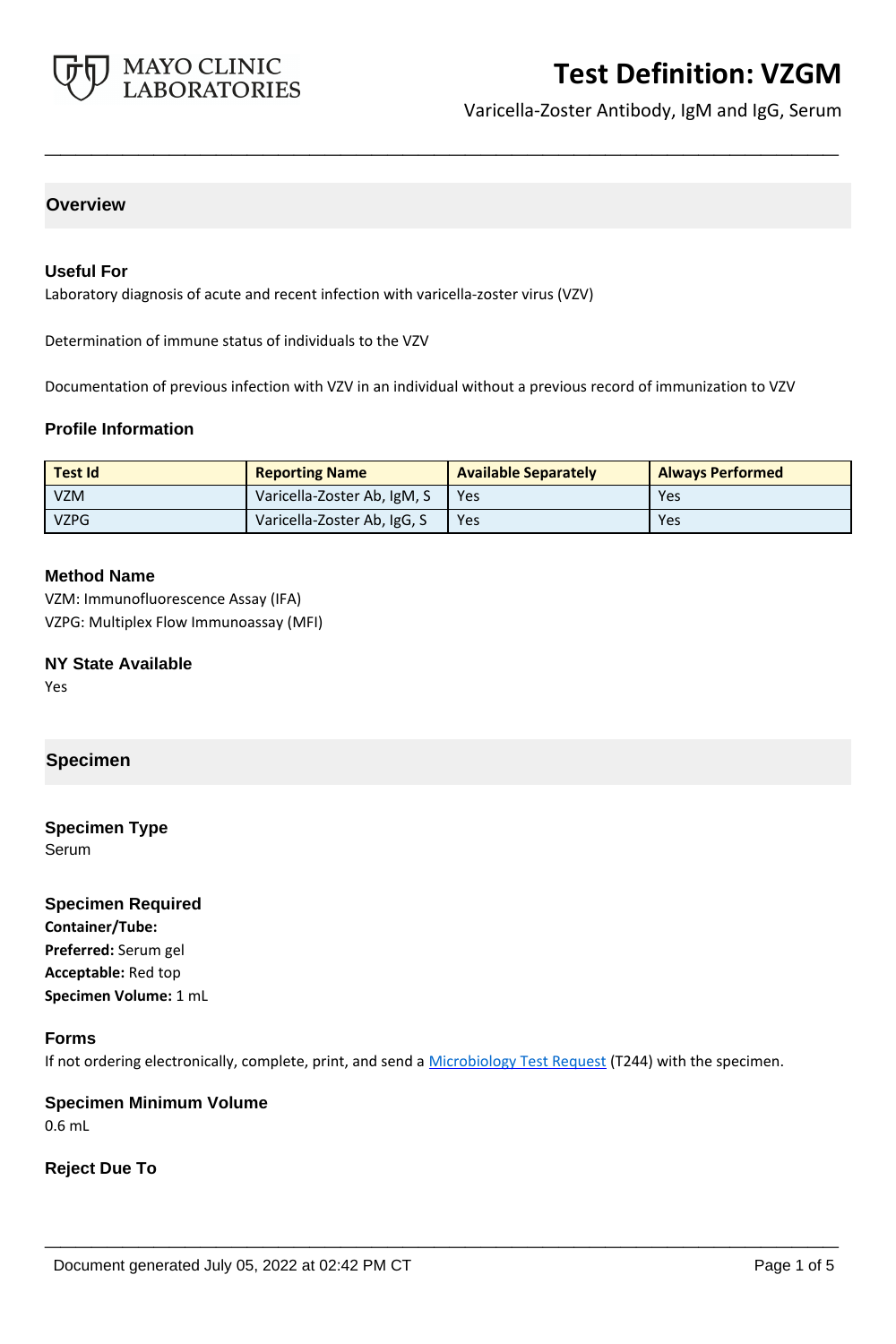

Varicella-Zoster Antibody, IgM and IgG, Serum

| Gross hemolysis           | Reject |
|---------------------------|--------|
| Gross lipemia             | Reject |
| Heat-inactivated specimen | Reject |

**\_\_\_\_\_\_\_\_\_\_\_\_\_\_\_\_\_\_\_\_\_\_\_\_\_\_\_\_\_\_\_\_\_\_\_\_\_\_\_\_\_\_\_\_\_\_\_\_\_\_\_**

# **Specimen Stability Information**

| <b>Specimen Type</b> | <b>Temperature</b>       | <b>Time</b> | <b>Special Container</b> |
|----------------------|--------------------------|-------------|--------------------------|
| Serum                | Refrigerated (preferred) | 14 davs     |                          |
|                      | Frozen                   | 14 davs     |                          |

# **Clinical & Interpretive**

# **Clinical Information**

Varicella-zoster virus (VZV), a herpesvirus, causes 2 distinct exanthematous (rash-associated) diseases: chickenpox (varicella) and shingles (herpes zoster). Chickenpox is a highly contagious, though typically benign disease, usually contracted during childhood. Chickenpox is characterized by a dermal vesiculopustular rash that develops in successive crops approximately 10 to 21 days following exposure.(1) Although primary infection with VZV results in immunity and protection from subsequent infection, VZV remains latent within sensory dorsal root ganglia and upon reactivation, manifests as herpes zoster or shingles. During reactivation, the virus migrates along neural pathways to the skin, producing a unilateral rash, usually limited to a single dermatome. Shingles is an extremely painful condition typically occurring in older nonimmune adults or those with waning immunity to VZV and in patients with impaired cellular immunity.(2)

Individuals at risk for severe complications following primary VZV infection include pregnant women, in whom the virus may spread through the placenta to the fetus causing congenital disease in the infant. Additionally, immunosuppressed patients are at risk for developing severe VZV-related complications, which include cutaneous disseminated disease and visceral organ involvement.(2,3)

Serologic screening for IgG-class antibodies to VZV will aid in identifying nonimmune individuals. The presence of IgM-class antibodies to VZV is suggestive of acute or recent infection however results should be correlated with clinical presentation.

# **Reference Values**

IgM Negative Reference values apply to all ages.

#### IgG

Vaccinated: positive (> or =1.1 AI) Unvaccinated: negative (< or =0.8 AI) Reference values apply to all ages.

# **Interpretation**

A positive IgG result coupled with a positive IgM result suggests recent infection with varicella-zoster virus (VZV). This

**\_\_\_\_\_\_\_\_\_\_\_\_\_\_\_\_\_\_\_\_\_\_\_\_\_\_\_\_\_\_\_\_\_\_\_\_\_\_\_\_\_\_\_\_\_\_\_\_\_\_\_**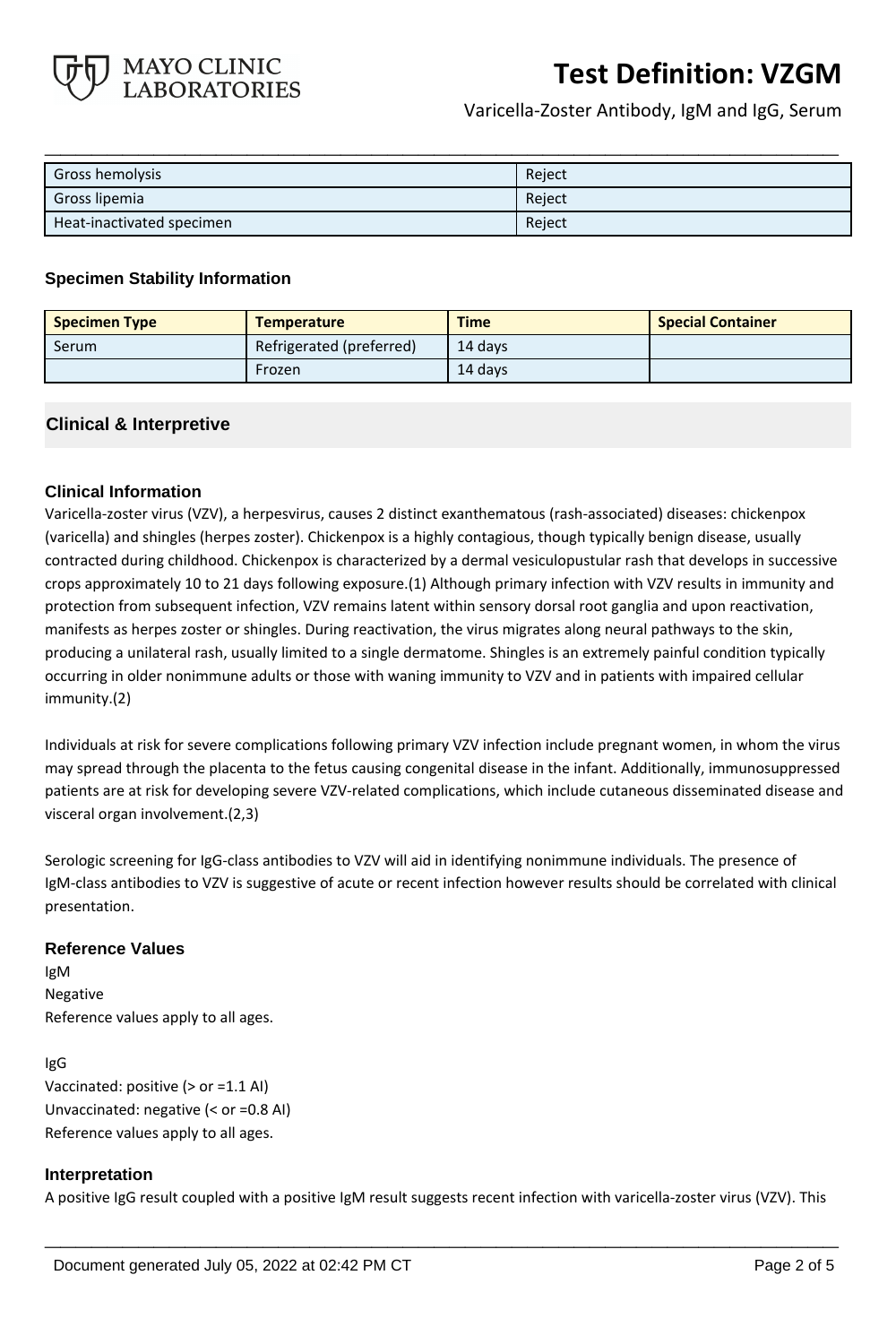

# Varicella-Zoster Antibody, IgM and IgG, Serum

result should not be used alone to diagnose VZV infection and should be interpreted in the context of clinical presentation.

A positive IgG result coupled with a negative IgM result indicates previous vaccination to or infection with VZV. These individuals are considered to have protective immunity to reinfection.

**\_\_\_\_\_\_\_\_\_\_\_\_\_\_\_\_\_\_\_\_\_\_\_\_\_\_\_\_\_\_\_\_\_\_\_\_\_\_\_\_\_\_\_\_\_\_\_\_\_\_\_**

A negative IgG result coupled with a negative IgM result indicates the absence of prior exposure to VZV and nonimmunity. However, a negative result does not rule-out VZV infection. The specimen may have been drawn before the appearance of detectable antibodies. Negative results in suspected early VZV infections should be followed by testing a new serum specimen in 2 to 3 weeks.

Equivocal results should be followed up with testing of a new serum specimen within 10 to 14 days.

### **Cautions**

Results from cord blood, neonates, or immunocompromised individuals should be interpreted with caution.

Testing for IgM-class antibodies to varicella-zoster virus (VZV) should be limited to patients with a clinically compatible disease.

The performance characteristics with individuals vaccinated with the VZV (OKA strain) have not been established.

Up to one-third of individuals with primary herpes simplex virus (HSV) infections who have experienced prior VZV infection show a heterotypic antibody response to VZV antigen making a differential diagnosis between VZV and HSV difficult in the absence of clear-cut clinical findings.

IgG-class antibodies to VZV may be present in serum specimens from individuals who have received blood products within the past several months, but have not been immunized or experienced past infection with this virus.

Serum specimens drawn early during acute phase of infection or soon after vaccination may be negative for IgM- or IgG-class antibodies to this virus, respectively.

# **Supportive Data**

IgG:

To evaluate the accuracy of the BioPlex Varicella-Zoster Virus (VZV) IgG multiplex flow immunoassay (MFI), 500 prospective serum specimens were analyzed in a blinded fashion by the Diamedix VZV IgG EIA (Diamedix, Miami, FL) and the BioPlex VZV IgG assay. Specimens with discordant results after initial testing were repeated by both assays during the same freeze/thaw cycle. Further discrepancies were evaluated by the SeraQuest VZV IgG EIA (Quest Int, Doral, FL). The results are summarized below:

**\_\_\_\_\_\_\_\_\_\_\_\_\_\_\_\_\_\_\_\_\_\_\_\_\_\_\_\_\_\_\_\_\_\_\_\_\_\_\_\_\_\_\_\_\_\_\_\_\_\_\_**

|                    | Diamedix VZV IgG EIA |          |          |           |
|--------------------|----------------------|----------|----------|-----------|
| <b>BioPlex VZV</b> |                      | Positive | Negative | Equivocal |
| IgG                | Positive             | 436      | υ        |           |
|                    | Negative             | 18(a)    | 22       |           |
|                    | Equivocal            | 19       | U        |           |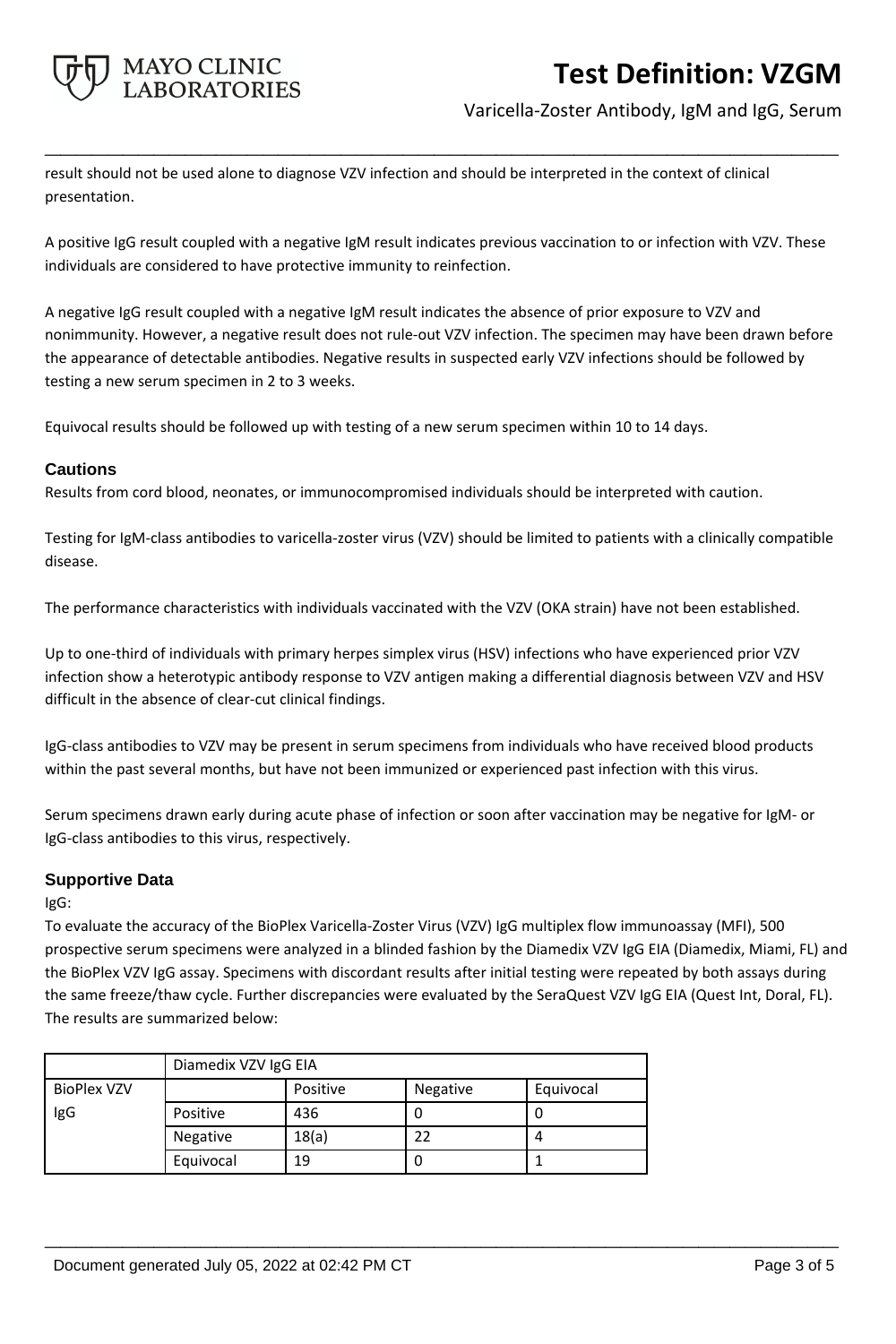

Varicella-Zoster Antibody, IgM and IgG, Serum

(a) All 18 specimens tested positive by the SeraQuest VZV IgG EIA. Sensitivity: 92.2% (436/473); 95% Confidence Interval (95% CI): 89.4%-94.3% Specificity: 100.0 (22/22); 95% CI: 82.5%-100.0% Overall percent agreement: 91.8% (459/500); 95% CI: 89.0%-93.9%

# **Clinical Reference**

1. Yankowitz J, Grose C: Congenital infections. In: Storch GA, ed. Essentials of diagnostic virology. Churchill Livingstone; 2000: 187-201

**\_\_\_\_\_\_\_\_\_\_\_\_\_\_\_\_\_\_\_\_\_\_\_\_\_\_\_\_\_\_\_\_\_\_\_\_\_\_\_\_\_\_\_\_\_\_\_\_\_\_\_**

2. Gnann JW, Whitley RJ: Herpes Zoster. N Engl J Med. 2002;347:340-346

3. Cvjetkovic D, Jovanovic J, Hrnjakovic-Cvjetkovic I, et al: Reactivation of herpes zoster infection by varicella-zoster virus. Med Pregl. 1999;52(3):125-128

4. Whitely RJ: Chickenpox and Herpes Zoster (Varicella-Zoster virus). In Bennett JE, Dolin R, Blaser MJ, eds. Mandell, Douglas, and Bennett's Principles and Practice of Infectious Diseases. 9th ed. Elsevier; 2020: 1849-1856

# **Performance**

# **Method Description**

Immunoglobulin M:

The presence or absence of IgM-class antibody to varicella-zoster virus (VZV) is determined by an indirect immunofluorescence assay. Serum is incubated with VZV antigen that is adhered to a glass microscope slide. Antibodies, if present, will bind to the antigen forming stable antigen-antibody complexes. If no antibodies are present, the complexes will not be formed and the serum components will be washed away. Fluorescein-labeled antihuman-IgM antibody is added to the reaction side and binds to IgM antibodies, if present. This results in a positive reaction of bright apple-green fluorescence when viewed with a fluorescence microscope.(Package insert: Bion Varicella Zoster Antigen Substrate Slide. Bion Enterprises; 11/2015)

# Immunoglobulin G:

The BioPlex 2200 VZV IgG assay uses multiplex flow immunoassay technology. Briefly, serum samples are mixed and incubated at 37 degrees C with sample diluent and dyed beads coated with VZV antigen. After a wash cycle, antihuman IgG antibody conjugated to phycoerythrin (PE) is added to the mixture and incubated at 37 degrees C. Excess conjugate is removed in another wash cycle and the beads are resuspended in wash buffer. The bead mixture then passes through a detector that identifies the bead based on dye fluorescence and determines the amount of antibody captured by the antigen based on the fluorescence of the attached PE. Raw data is calculated in relative fluorescence intensity.

Three additional dyed beads, an internal standard bead, a serum verification bead, and a reagent blank bead are present in each reaction mixture to verify detector response, the addition of serum to the reaction vessel and the absence of significant nonspecific binding in serum.(Package insert: BioPlex 2200 System MMRV IgG. Bio-Rad Laboratories; 11/30/2018)

**\_\_\_\_\_\_\_\_\_\_\_\_\_\_\_\_\_\_\_\_\_\_\_\_\_\_\_\_\_\_\_\_\_\_\_\_\_\_\_\_\_\_\_\_\_\_\_\_\_\_\_**

**PDF Report**

No

**Day(s) Performed** Monday through Saturday